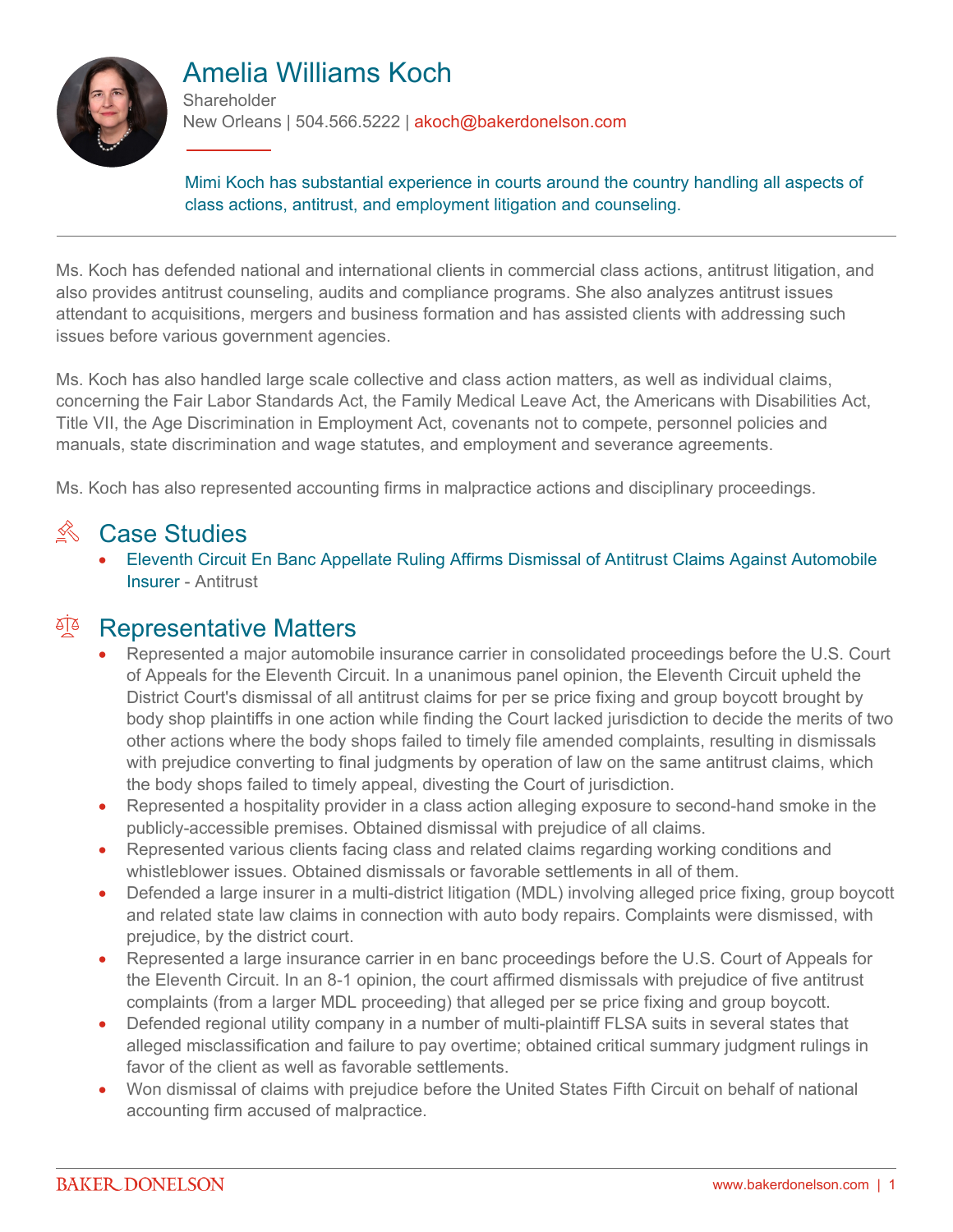- Served as lead counsel for a Louisiana hospital in a disruptive physician suit regarding allegations of unfair trade practices, breach of contract, and tortious interference, as well as the implications of HCQIA to the matter. Case resolved for a nominal amount after all other allegations dismissed via summary judgment.
- Served as lead counsel for a Louisiana hospital system in breach of contract and related theories regarding traditional provider-payor disputes. Case resolved favorably after motion practice.
- Handle internal investigations regarding employees at all levels including Chief Executive Officers involving allegations of harassment and related concerns.

# $\mathbb{X}$  Professional Honors & Activities

- Listed annually since 2005 in *The Best Lawyers in America*® in the areas of Antitrust Law, Antitrust Litigation, Commercial Litigation, Labor and Employment Litigation, Employment Law - Individuals, Employment Law - Management, Labor Law - Management, Product Liability Litigation - Defendants, and Professional Malpractice Law - Defendants
- Named the *Best Lawyers*' 2022 New Orleans Litigation Labor and Employment "Lawyer of the Year"
- Named the *Best Lawyers*' 2020 New Orleans Employment Law Individuals "Lawyer of the Year"
- Named the *Best Lawyers*' 2017 and 2013 New Orleans Litigation Antitrust "Lawyer of the Year"
- Named the *Best Lawyers*' 2016 New Orleans Professional Malpractice Law Defendants "Lawyer of the Year"
- Listed in *Louisiana Super Lawyers* since 2007
- Listed as a top Labor & Employment lawyer in Louisiana since 2013 by *Chambers USA: America's Leading Business Lawyers*
- Named to "Leadership in Law," *New Orleans CityBusiness* (2011)
- Recognized as a "Top Lawyer" by *New Orleans Magazine* (2010 2016, 2018 2021)
- Listed among top 25 female attorneys in Louisiana by *Louisiana Super Lawyers* (2009)
- Member American Bar Association (Antitrust Section; Labor and Employment Law Section; Health Care Section)
- Member Louisiana State Bar Association; Council of Antitrust Section; Antitrust Section; Labor and Employment Law Section; Former Member of *Louisiana Bar Journal* Editorial Board and Client Protection Fund Committee
- Member New Orleans Bar Association (Past Board Member; Treasurer, 1994 1996)
- Member American Health Law Association
- Member Louisiana Hospital Association
- Fellow American Bar Foundation
- Fellow Louisiana Bar Foundation
- Member Federal Bar Association (Past President, 1996 1997, and Past Board Member of New Orleans Chapter)
- AV® Preeminent™ Peer Review Rated by Martindale-Hubbell
- Board Member Tennessee Williams Literary Festival
- Board Member Federalist Society, New Orleans Chapter
- Board Member/Treasurer Louisiana Supreme Court Historical Society (2009 2012)
- Planning Committee Justice for All Ball (2010)
- Past Board Member Save Our Cemeteries
- Past Board Member/President Garden District Association
- Past Board Member Legal Aid Bureau (President, 1992 1994)

#### $\Box$  Publications

 "Fair Pricing in Times of Need: Price Gouging Controls Expanded at Federal and State Levels in Response to COVID-19" (April 6, 2020)